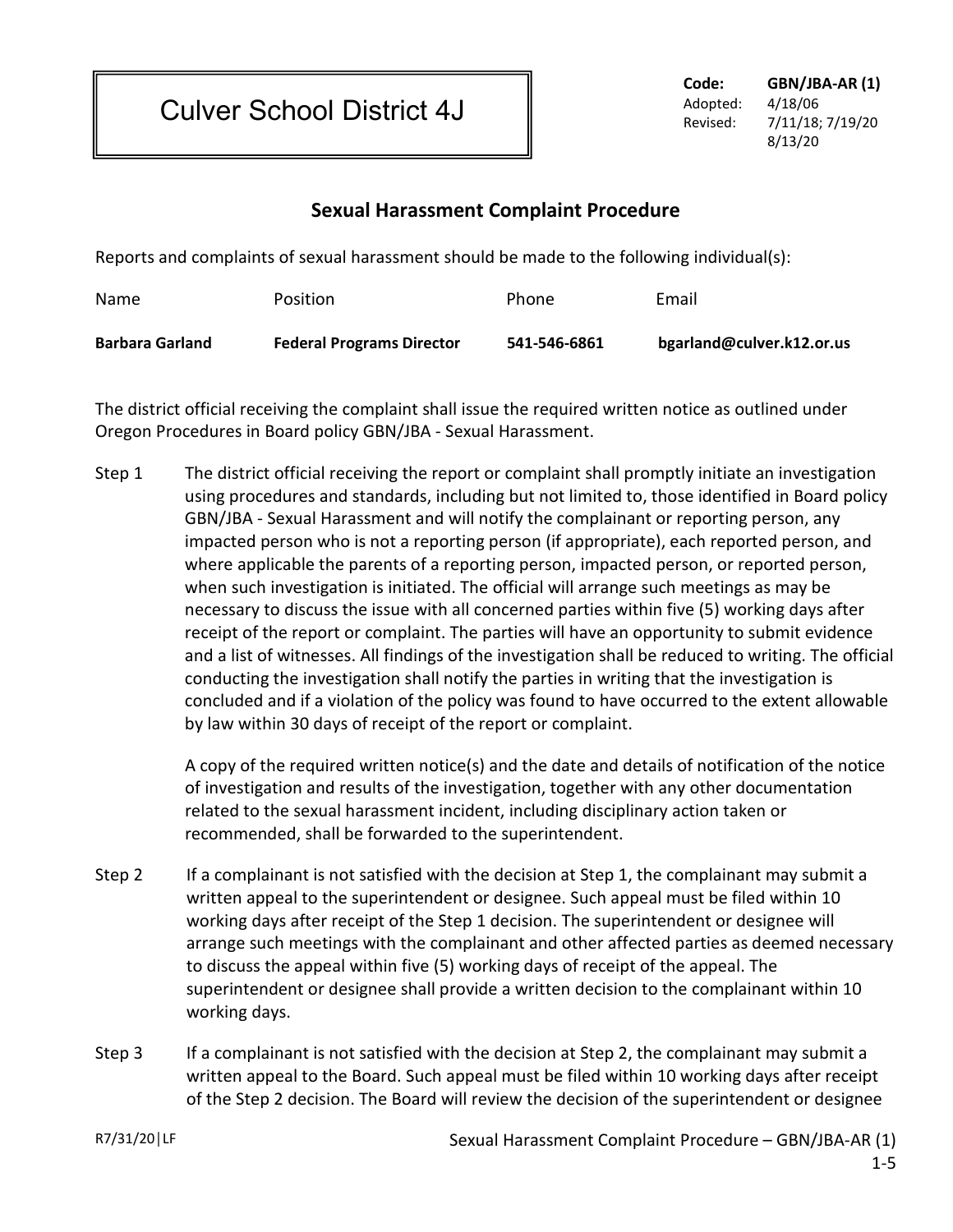in a public meeting to determine what action is appropriate. The Board may use executive session if the subject matter qualifies under Oregon law. Appropriate action may include, but is not limited to, holding a hearing, requesting additional information, and adopting the superintendent's or designee's decision. All parties involved, including the school administration, may be asked to attend a hearing for the purposes of making further explanations and clarifying the issues. The Board shall provide a written decision to the complainant within 30 working days following receipt of the appeal.

If the Board chooses not to hear the complaint, the superintendent's or designee's decision in Step 2 is final<sup>1</sup>.

The superintendent is authorized to amend these procedures (including timelines) when the superintendent feels it is necessary for the efficient handling of the complaint. Notice of any amendments will be promptly provided to the parties.

Complaints against the principal may start at Step 2 and may be filed with the superintendent or designee. The superintendent or designee will cause the required notices to be provided. The superintendent or designee will investigate the complaint and will notify the parties in writing that the investigation is concluded and if a violation of the policy was found to have occurred to the extent allowable by law. If the complaint remains unresolved within 10 working days of receipt by the superintendent or designee, the complainant may appeal to the Board in Step 3.

Complaints against the superintendent or a Board member (other than the Board chair) may start at Step 3 and should be referred to the Board chair on behalf of the Board. The Board chair will cause required notices to be provided. The Board chair shall present the complaint to the Board. The Board may use executive session if the subject matter qualifies under Oregon law. If the Board decides an investigation is warranted, the Board may refer the investigation to a third party. When the investigation is complete, the results will be presented to the Board. After receiving the results of the investigation, the Board shall decide, within 20 days, in open session what action, if any, is warranted. The Board chair shall notify the parties in writing that the investigation is concluded and if a violation of the policy was found to have occurred to the extent allowable by law.

Complaints against the Board chair may start at Step 3 and should be referred to the Board vice chair on behalf of the Board. The Board vice chair will cause required notices to be provided. The Board vice chair shall present the complaint to the Board. The Board may use executive session if the subject matter qualifies under Oregon law. If the Board decides an investigation is warranted, the Board may refer the investigation to a third party. When the investigation is complete, the results will be presented to the Board. After receiving the results of the investigation, the Board shall decide, within 20 days, in open session what action, if any, is warranted. The Board vice chair shall notify the parties in writing that the investigation is concluded and if a violation of the policy was found to have occurred to the extent allowable by law.

 $\overline{a}$ 

<span id="page-1-0"></span> $1$  If the Board chooses to accept the superintendent's decision as the district's final decision on the complaint, the superintendent's written decision must meet the requirements of OAR 581-022-2370(4)(b).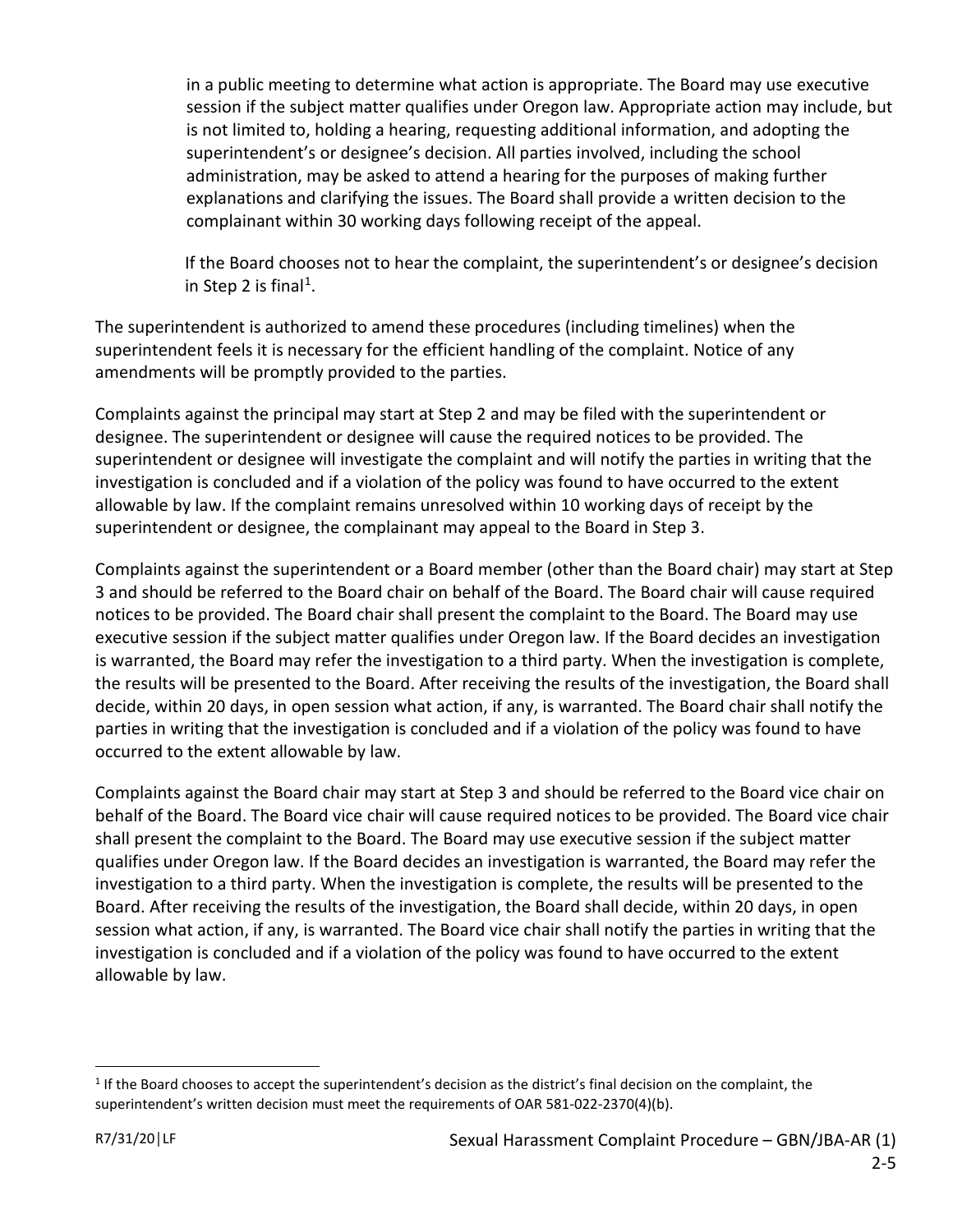Direct complaints related to employment may be filed with the U.S. Department of Labor, Equal Employment Opportunity Commission or Oregon Bureau of Labor and Industries.

Direct complaints related to educational programs and services may be made to the Regional Civil Rights Director, U.S. Department of Education, Office for Civil Rights, Region X, 915 2nd Ave., Room 3310, Seattle, WA 98174-1099.

Additional information regarding filing of a complaint or report may be obtained through the principal, compliance officer or superintendent.

All documentation related to sexual harassment complaints may become part of the student's education record or employee's personnel file, as appropriate. Additionally, a copy of all sexual harassment complaints or reports and documentation will be maintained as a confidential file and stored in the district office.

The superintendent shall report the name of any person holding a teaching license or registered with Teacher Standards and Practices Commission (TSPC) or participating in a practicum under Oregon Administrative Rule (OAR) Chapter 584, Division 17, when, after appropriate investigation, there is reasonable cause to believe the person may have committed an act of sexual harassment. Reports shall be made to TSPC within 30 days of such a finding. Reports of sexual contact with a student shall be given to a representative from law enforcement or Oregon Department of Human Services, as possible child abuse.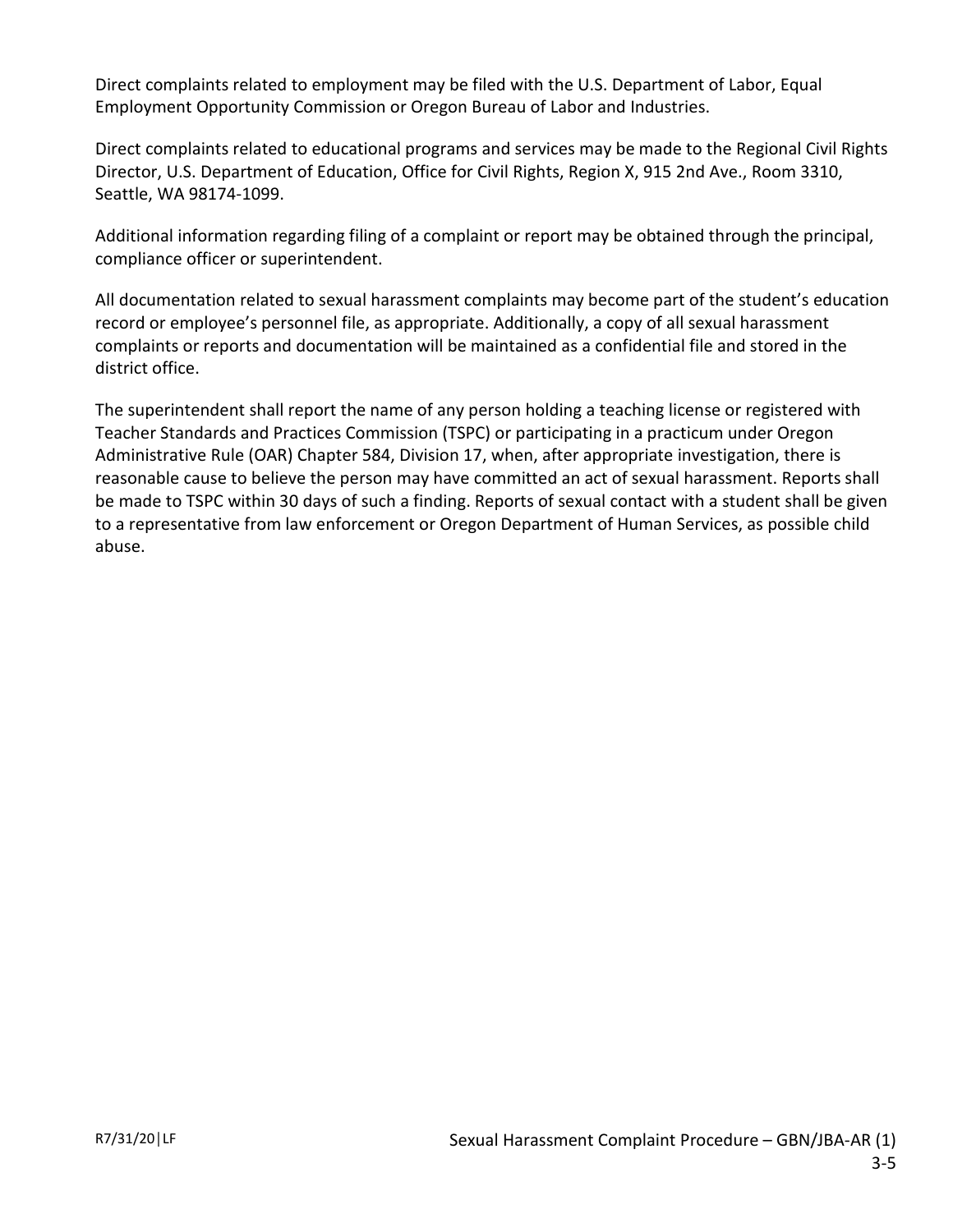## **Culver School District PO Box 259 Culver, OR 97734 541-546-2541**

## **SEXUAL HARASSMENT COMPLAINT FORM**

| Position of complainant: <u>contract and contract and contract and contract and contract and contract and contract and contract and contract and contract and contract and contract and contract and contract and contract and c</u> |
|--------------------------------------------------------------------------------------------------------------------------------------------------------------------------------------------------------------------------------------|
|                                                                                                                                                                                                                                      |
|                                                                                                                                                                                                                                      |
|                                                                                                                                                                                                                                      |
| ,我们也不会有什么。""我们的人,我们也不会有什么?""我们的人,我们也不会有什么?""我们的人,我们也不会有什么?""我们的人,我们也不会有什么?""我们的人                                                                                                                                                     |
|                                                                                                                                                                                                                                      |
| ,我们也不会有什么。""我们的人,我们也不会有什么?""我们的人,我们也不会有什么?""我们的人,我们也不会有什么?""我们的人,我们也不会有什么?""我们的人                                                                                                                                                     |
|                                                                                                                                                                                                                                      |
|                                                                                                                                                                                                                                      |
| ,我们也不会有什么?""我们的人,我们也不会有什么?""我们的人,我们也不会有什么?""我们的人,我们也不会有什么?""我们的人,我们也不会有什么?""我们的人                                                                                                                                                     |
| ,我们也不会有什么。""我们的人,我们也不会有什么?""我们的人,我们也不会有什么?""我们的人,我们也不会有什么?""我们的人,我们也不会有什么?""我们的人                                                                                                                                                     |
|                                                                                                                                                                                                                                      |
|                                                                                                                                                                                                                                      |
| Any other information: 1000 million and the contract of the contract of the contract of the contract of the contract of the contract of the contract of the contract of the contract of the contract of the contract of the co       |
|                                                                                                                                                                                                                                      |
|                                                                                                                                                                                                                                      |
| I agree that all the information on this form is accurate and true to the best of my knowledge.                                                                                                                                      |
|                                                                                                                                                                                                                                      |
|                                                                                                                                                                                                                                      |

R7/31/20 | LF Sexual Harassment Complaint Procedure – GBN/JBA-AR (1) 4-5